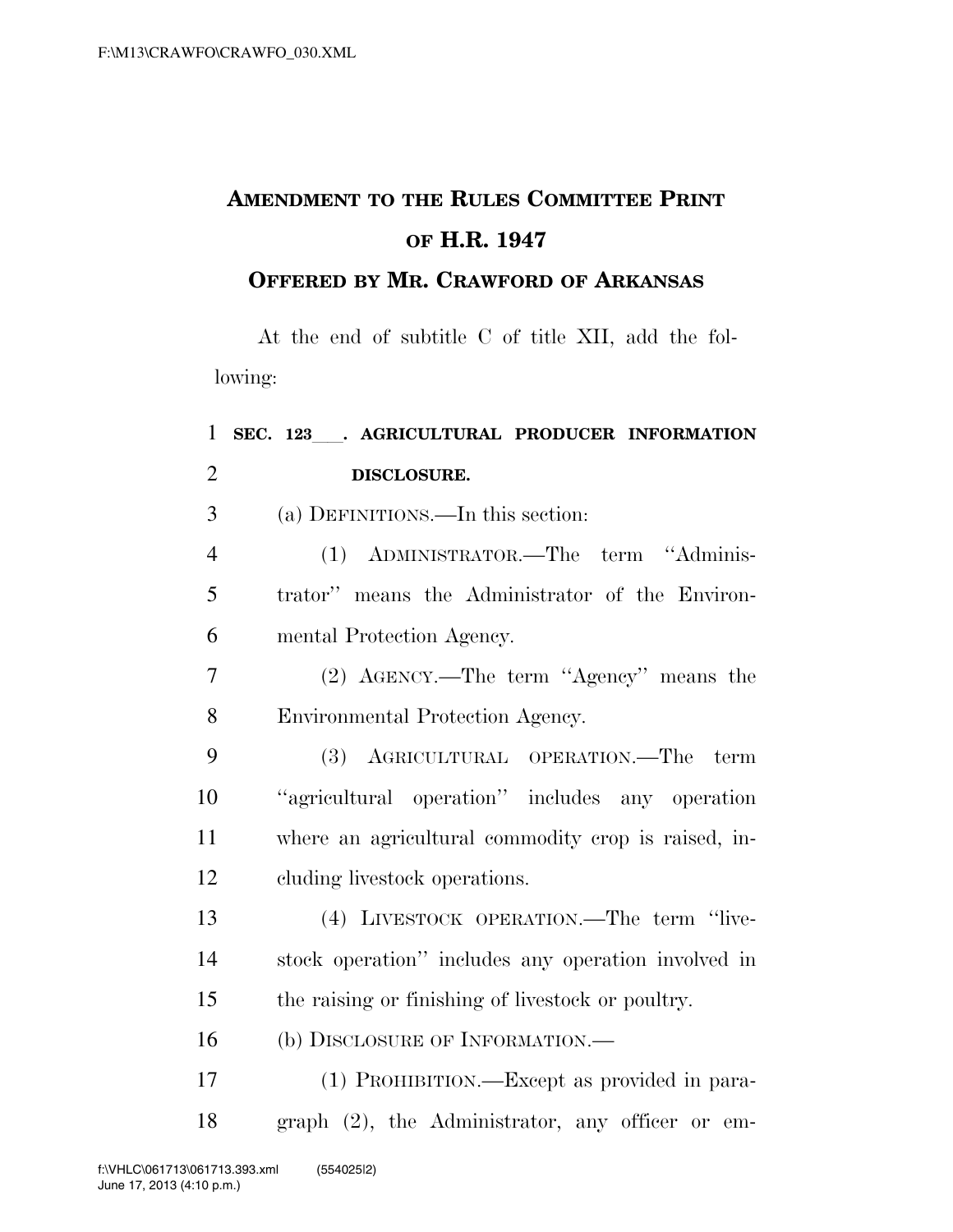| $\mathbf{1}$   | ployee of the Agency, or any contractor of the Agen-  |
|----------------|-------------------------------------------------------|
| $\overline{2}$ | cy, shall not make public the information of any      |
| 3              | owner, operator, or employee of an agricultural oper- |
| $\overline{4}$ | ation provided to the Agency by a farmer, rancher,    |
| 5              | or livestock producer or a State agency that has      |
| 6              | been obtained in accordance with the Federal Water    |
| 7              | Pollution Control Act (33 U.S.C. 1251 et seq.) or     |
| 8              | any other law, including-                             |
| 9              | $(A)$ names;                                          |
| 10             | (B) telephone numbers;                                |
| 11             | (C) email addresses;                                  |
| 12             | (D) physical addresses;                               |
| 13             | (E) Global Positioning System coordinates;            |
| 14             | <b>or</b>                                             |
| 15             | (F) other identifying location information.           |
| 16             | EFFECT.—Nothing in paragraph (1) af-<br>(2)           |
| 17             | fects-                                                |
| 18             | (A) the disclosure of information described           |
| 19             | in paragraph $(1)$ if—                                |
| 20             | (i) the information has been trans-                   |
| 21             | formed into a statistical or aggregate form           |
| 22             | at the county level or higher without any             |
| 23             | information that identifies the agricultural          |
| 24             | operation or agricultural producer; or                |